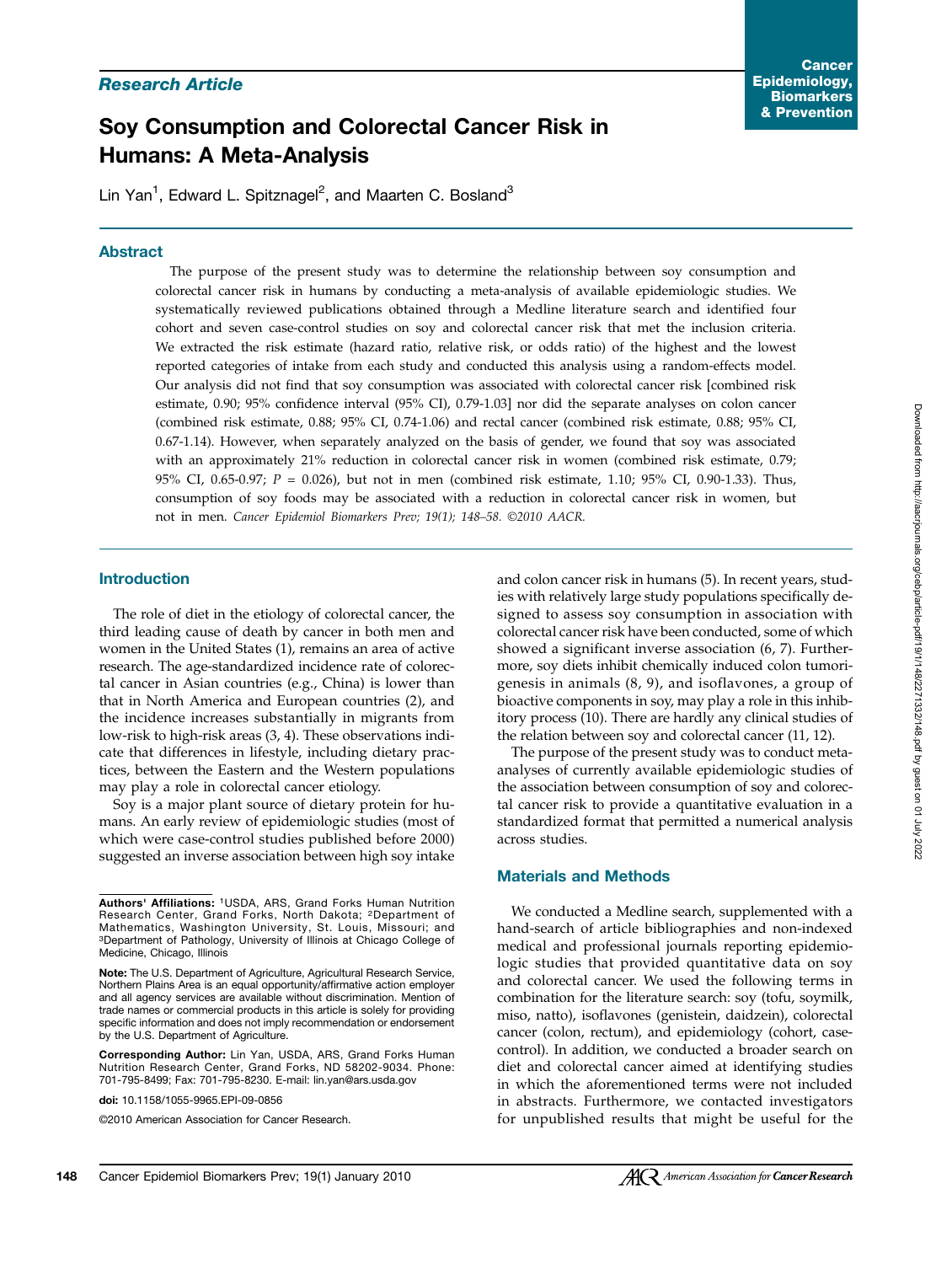analysis. The search was conducted through May 31, 2009. We systematically reviewed and examined whether the identified studies met the following criteria to be included in the analysis: a study (cohort or case-control) must have had soy consumption assessed as a food and/or isoflavone consumption assessed from food intake; it must have provided a risk estimate [hazard ratio, relative risk, or odds ratio (OR)] for colorectal, colon, or rectal cancer incidence as well as its 95% confidence interval (95% CI); and it must have provided information on adjustment for confounding factors. From the results of these studies, we extracted the risk estimate of the highest relative to the lowest intake for the analysis.

The hazard ratio and relative risk were taken to be approximations to OR, and the meta-analysis was done as if all types of ratio were odds ratios. This was justified by the fact that colorectal cancer had a relatively low incidence over the periods of time studied. We calculated the combined risk estimate using a random-effects model in which the effect measures were log OR–weighed by the method of DerSimonian and Laird (13), giving greater weight in the summary measure to studies with smaller standard error of estimate. Furthermore, this model incorporated a test of heterogeneity (Q statistic) into its calculation by which it estimates the magnitude of the heterogeneity and assigns a greater variability to the estimate of overall treatment effect to account for this heterogeneity. We used the methods of Begg and Mazumdar (14) and Egger et al. (15) to detect publication bias. Both methods test for funnel plot asymmetry, the former (14) being based on the rank correlation between the effect estimates and their sampling variances, and the latter (15) on a linear regression of a standard normal deviate on its precision. If a potential bias was detected, we further conducted a sensitivity analysis to assess the robustness of combined effect estimates and the possible influence of the bias and to have the bias corrected. We used the Stata version 9.2 statistical program (StataCorp) for the analysis. All reported  $P$  values are from two-sided statistical tests, and differences with  $P \le 0.05$  were considered significant.

# **Results**

We identified 11 studies on soy consumption and colorectal cancer incidence that met the inclusion criteria (Table 1). Four of these studies were cohort studies (6, 7, 16, 17), and seven were case-control studies (18-24). Furthermore, we identified four studies that assessed soy intake and colorectal cancer mortality (Table 1; refs. 25-28). Food frequency questionnaire was the method of dietary assessment in all of these studies. Because different types of soy foods were evaluated in these studies and some assessed more than one type of soy food, we chose the risk estimate of a measurement in these studies that was the most representative of overall soy consumption or a soy food item that was the most commonly consumed for the analysis. These measurements were prioritized in

descending order of total soy foods or soy products, tofu (bean curd) or miso soup (soy paste soup). We also identified three cohort (6, 7, 17) and three case-control studies (29-31) that assessed isoflavone intake in association with colorectal cancer incidence (Table 2). Seven studies separately presented findings for men and women (7, 17, 19, 22, 25, 26, 28), and one study separately reported results for risk of proximal and distal colon cancer (22). We included data from both men and women and from both proximal and distal colon cancer as independent populations in this analysis. Four studies were excluded from this analysis, one that assessed soy together with other legumes as one food group (32), one that evaluated soy together with vegetables and fruits as a dietary pattern (33), and two that provided no information on confounding factors (34, 35).

Our analysis of the 11 studies that assessed soy and colorectal cancer incidence (6, 7, 16-24) yielded a combined risk estimate of 0.90 (95% CI, 0.79-1.03;  $P = 0.134$ ) and test of heterogeneity  $Q = 35.75$  ( $P = 0.011$ ; Fig. 1). The results of our analysis of the four studies on soy and colorectal cancer mortality (25-28) showed a combined risk estimate of 0.98 (95% CI, 0.85-1.14;  $P = 0.790$ ), with  $Q = 14.63$  $(P = 0.102)$ . No publication bias was detected in either analysis by the tests of Begg and Mazumdar (14) and Egger et al. (15), respectively.

Of the 11 studies we analyzed, six separately provided data on women (6, 7, 16, 17, 19, 22) and four on men (7, 17, 19, 22). Our analysis of the six studies on women yielded a combined risk estimate of 0.79 (95% CI, 0.65- 0.97;  $P = 0.026$ ) with  $Q = 10.92$  ( $P = 0.142$ ; Fig. 2A), and that of the four studies on men yielded a combined risk estimate of 1.10 (95% CI, 0.90-1.33;  $P = 0.358$ ) with  $Q = 6.51$  ( $P = 0.260$ ; Fig. 2B). Publication bias was detected in neither analysis.

We further separately analyzed studies that separately provided data on colon cancer and rectal cancer. Seven studies provided data on colon cancer (6, 7, 17, 20, 22- 24), and our analysis of these studies yielded a combined risk estimate of 0.88 (95% CI, 0.74-1.06;  $P = 0.175$ ) with  $Q = 20.81$  ( $P = 0.035$ ). Five studies provided data on rectal cancer (6, 17, 20, 22, 23), and our analysis of these studies yielded a combined risk estimate of 0.88 (95% CI, 0.67- 1.14;  $P = 0.329$ ) with  $Q = 12.32$  ( $P = 0.055$ ). No publication bias was detected in either analysis.

Because there were differences in study types (cohort or case-control), study populations (Asians or non-Asians), and types of soy foods assessed (soy foods or products, tofu or miso) among the studies we analyzed, we further conducted stratified analyses to determine the impact of these influences on our analysis. The results of these stratified analyses are in Table 3. Noteworthy, for the category of soy foods/products (6, 7, 17, 23) and of miso (17, 18, 20, 22-24), combined risk estimates were found of 0.79 (95% CI, 0.62-1.00;  $P = 0.047$ ) and 0.89 (95% CI, 0.82-0.97;  $P = 0.008$ ), respectively, whereas the combined risk estimate for tofu (16, 18-22) was not significant (0.97; 95% CI, 0.83-1.13;  $P = 0.689$ ), all without publication bias being detected.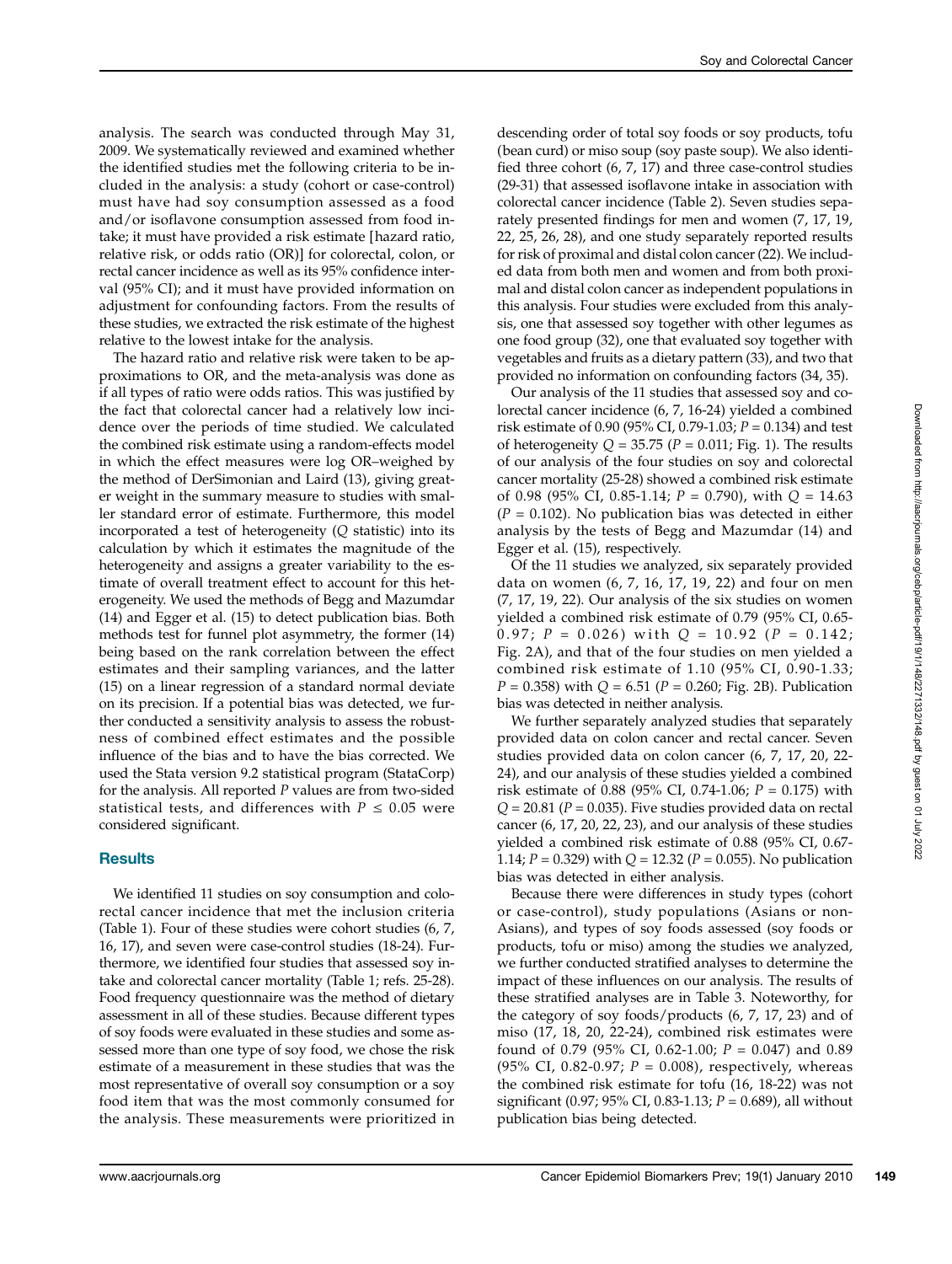| Table 1. Epidemiologic studies on soy consumption in association with colorectal cancer risk |        |                                                                                                                     |                                |                                                                                           |                                                                                                                                                                                                                                                                                  |                                                                                                                                                                                                                                                                                                                                                                                                           |  |  |
|----------------------------------------------------------------------------------------------|--------|---------------------------------------------------------------------------------------------------------------------|--------------------------------|-------------------------------------------------------------------------------------------|----------------------------------------------------------------------------------------------------------------------------------------------------------------------------------------------------------------------------------------------------------------------------------|-----------------------------------------------------------------------------------------------------------------------------------------------------------------------------------------------------------------------------------------------------------------------------------------------------------------------------------------------------------------------------------------------------------|--|--|
| Reference                                                                                    | Design | <b>Description</b><br>of study                                                                                      | Soy food<br>assessed           | Intake<br>comparison*                                                                     | HR/RR/OR<br>$(95% \text{ CI})$                                                                                                                                                                                                                                                   | <b>Confounding factors</b><br>adjusted                                                                                                                                                                                                                                                                                                                                                                    |  |  |
| Yang et al.<br>2009(6)                                                                       | Cohort | Studies that assessed colorectal cancer incidence<br>321 incident<br>cases/68,412<br>cohort size,<br>Chinese, China | Soy foods <sup>t</sup>         | ≤12.8 vs >21.0 g/d                                                                        | Colorectal<br>0.67 (0.49-0.90)<br>women<br>Colon<br>$0.76(0.52 - 1.13)$<br>women<br>Rectum<br>$0.55(0.34 - 0.90)$                                                                                                                                                                | Age, education, household<br>income, physical activity,<br>BMI, menopausal status,<br>family history of colorectal<br>cancer, total caloric intake,<br>and average intakes of<br>fruit, vegetables, red meat,<br>nonsoy calcium, nonsoy                                                                                                                                                                   |  |  |
| Wang et al.<br>2009 (16)                                                                     | Cohort | 301 incident<br>cases/38,408<br>cohort size,<br>female U.S.<br>health<br>professionals,<br><b>United States</b>     | Tofu                           | <1 time/mo vs<br>$\geq$ 1 time/wk                                                         | women<br>Colorectal<br>$0.54(0.20-1.46)$<br>women                                                                                                                                                                                                                                | fiber, and nonsoy folic acid.<br>Age, race, total energy<br>intake, randomized<br>treatment assignment,<br>smoking, alcohol use,<br>physical activity,<br>postmenopausal status,<br>hormone replacement<br>therapy use, multivitamin<br>use, BMI, family history of<br>colorectal cancer, ovary<br>cancer or breast cancer,<br>and intake of fruit and<br>vegetables, fiber, folate<br>and saturated fat. |  |  |
| Akhter et al.<br>2008 (17)                                                                   | Cohort | 886 incident<br>cases/83,063<br>cohort size,<br>Japanese,<br>Japan                                                  | Soy foods <sup>#</sup><br>Miso | $\leq$ 35.4 vs<br>>169.9 g/d, men<br>≤35.6 vs<br>$>170.3$ g/d,<br>women<br>Never vs daily | Colorectal<br>$0.89(0.68 - 1.17)$<br>men<br>1.04 (0.76-1.42)<br>women<br>Colon<br>$0.77$ $(0.55 - 1.06)$<br>men<br>$1.11(0.77-1.60)$<br>women<br>Rectum<br>1.20 (0.74-1.95)<br>men<br>$0.90(0.50-1.62)$<br>women<br>Colorectal<br>$0.88(0.64 - 1.10)$<br>men<br>1.03 (0.75-1.43) | Age, public health center<br>area, history of diabetes<br>mellitus, BMI, leisure time<br>physical activity, cigarette<br>smoking, alcohol drinking,<br>and intake of vitamin D,<br>dairy products, meats,<br>vegetable, fruit and fish.<br>Also adjusted for<br>menopausal status and<br>current use of female<br>hormones in women.                                                                      |  |  |
| Oba et al.<br>2007(7)                                                                        | Cohort | 213 incident<br>cases/30,221<br>cohort size,<br>Japanese,<br>Japan                                                  | Soy<br>products <sup>§</sup>   | ≤49.22 vs<br>>141.09 g/d,<br>men<br>≤46.29 vs<br>>128.03 g/d,<br>women                    | women<br>Colon<br>1.24 (0.77-2.00)<br>men<br>$0.56(0.34-0.92)$<br>women                                                                                                                                                                                                          | Age, height, alcohol intake,<br>smoking status, BMI,<br>physical exercise, coffee<br>intake, and use of hormone<br>replacement therapy<br>(women only).                                                                                                                                                                                                                                                   |  |  |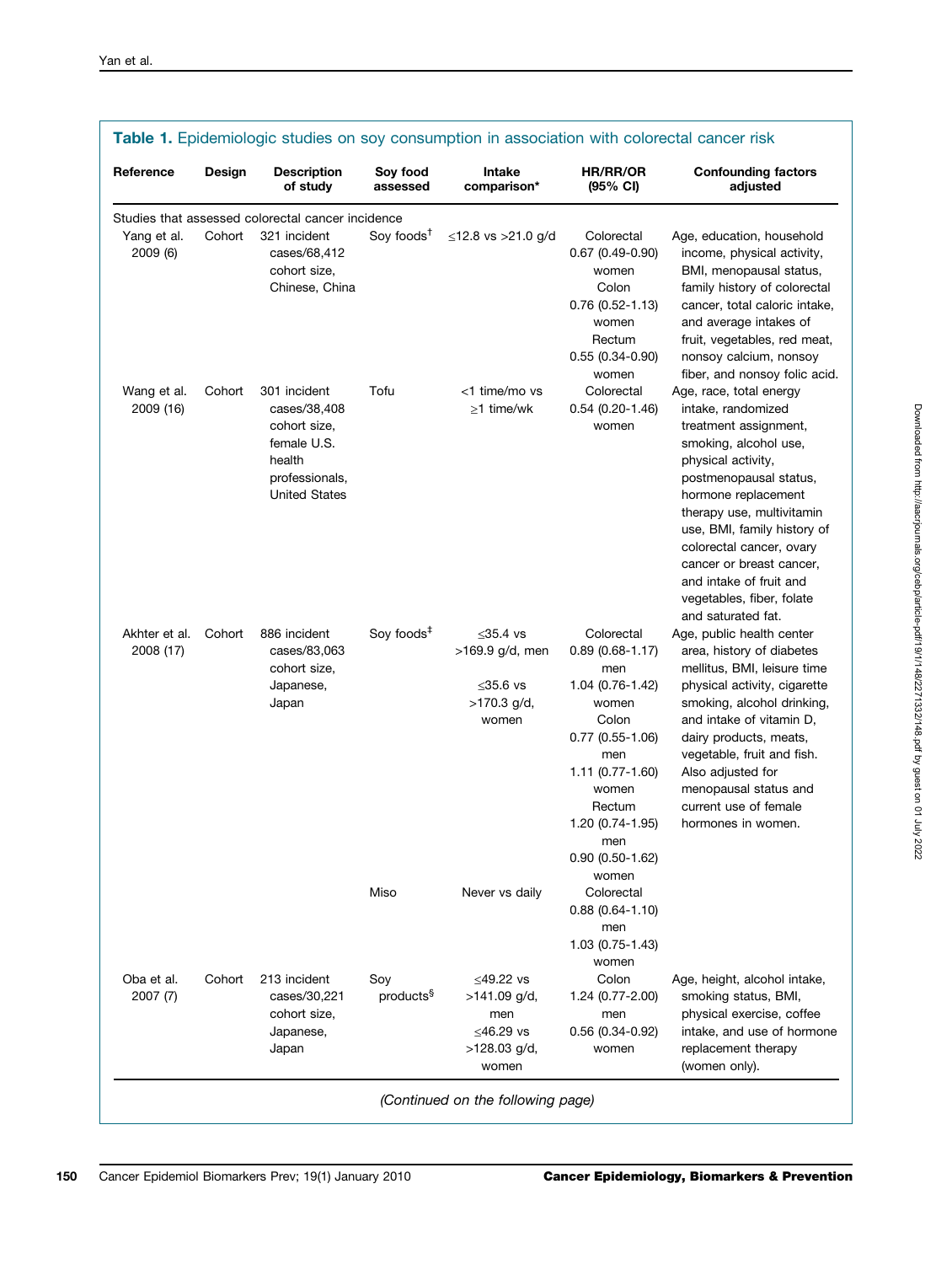| Reference                              | Design | <b>Description</b><br>of study                                           | Soy food<br>assessed   | Intake<br>comparison*                           | HR/RR/OR<br>(95% CI)                                                                                   | <b>Confounding factors</b><br>adjusted                                                                                                                                                                                     |
|----------------------------------------|--------|--------------------------------------------------------------------------|------------------------|-------------------------------------------------|--------------------------------------------------------------------------------------------------------|----------------------------------------------------------------------------------------------------------------------------------------------------------------------------------------------------------------------------|
| Huang et al.<br>2004 (18)              | $C-C$  | 1,352 cases/<br>50,706 controls,<br>Japanese,                            | Bean curd<br>Miso soup | $<$ 3 $vs$<br>$\geq$ 3 times/wk<br><1 time/d vs | Colorectal<br>1.11 (0.92-1.33)<br>Colorectal                                                           | Age and sex.                                                                                                                                                                                                               |
|                                        |        | Japan                                                                    |                        | ≥1 time/d                                       | $0.89$ (0.79-1.00)                                                                                     |                                                                                                                                                                                                                            |
| Le Marchand C-C<br>et al. 1997<br>(19) |        | 1,192 cases/<br>1,192 controls,<br>multi-ethnic,<br><b>United States</b> | Tofu                   | 0 vs $\geq$ 25 g/d                              | Colorectal<br>1.0 (0.6-1.6) men<br>$0.9$ $(0.5-1.5)$ women                                             | Age, family history of<br>colorectal cancer, alcoholic<br>drink per week, pack-years<br>of cigarette smoking, lifetime<br>recreational activity, Quetelet<br>index 5 y earlier, total calories,<br>egg and calcium intake. |
| Nishi et al.                           | C-C    | 330 cases/                                                               | Tofu                   | $<$ 3 vs                                        | Colon                                                                                                  | Age, sex and registered                                                                                                                                                                                                    |
| 1997 (20)                              |        | 660 controls,<br>Japanese,                                               |                        | $\geq$ 3 times/wk                               | $0.79$ $(0.55 - 1.13)$<br>Rectum                                                                       | residence.                                                                                                                                                                                                                 |
|                                        |        | Japan                                                                    |                        |                                                 | 1.02 (0.67-1.53)                                                                                       |                                                                                                                                                                                                                            |
|                                        |        |                                                                          | Miso soup              | <3 vs<br>3 times/d                              | Colon<br>$0.69(0.42 - 1.16)$<br>Rectum                                                                 |                                                                                                                                                                                                                            |
|                                        |        |                                                                          |                        |                                                 | $0.93(0.54 - 1.60)$                                                                                    |                                                                                                                                                                                                                            |
| Witte et al.                           | C-C    | 488 cases/                                                               | Tofu or                | None vs                                         | Colorectal                                                                                             | Race, BMI, physical activity,                                                                                                                                                                                              |
| 1996 (21)                              |        | 488 controls,<br>multi-ethnic,<br><b>United States</b>                   | soybeans               | $\geq$ 1 serving/wk                             | $0.55(0.27 - 1.11)$                                                                                    | smoking, calories, saturated<br>fat, dietary fiber, folate,<br>$\beta$ -carotene and vitamin C.                                                                                                                            |
| Inoue et al.                           | $C-C$  | 432 cases/<br>31,782 controls,<br>Japanese,<br>Japan                     | Bean curd              | $<$ 3 vs $>$ 3<br>times/wk                      | Proximal colon                                                                                         | Age.                                                                                                                                                                                                                       |
| 1995 (22)                              |        |                                                                          |                        |                                                 | $0.9$ (0.5-1.6) men<br>1.3 (0.7-2.4) women<br>Distal colon                                             |                                                                                                                                                                                                                            |
|                                        |        |                                                                          |                        |                                                 | 1.7 (1.0-2.6) men<br>$0.6$ $(0.4-1.0)$ women<br>Rectum<br>1.2 $(0.8-1.7)$ men<br>$0.9$ (0.6-1.5) women |                                                                                                                                                                                                                            |
|                                        |        |                                                                          | Soybean                | ≤3 vs                                           | Proximal colon                                                                                         |                                                                                                                                                                                                                            |
|                                        |        |                                                                          | paste soup             | >3 times/wk                                     | 1.2 (0.6-2.2) men                                                                                      |                                                                                                                                                                                                                            |
|                                        |        |                                                                          |                        |                                                 | $0.8$ (0.4-1.4) women<br>Distal colon                                                                  |                                                                                                                                                                                                                            |
|                                        |        |                                                                          |                        |                                                 | $0.7$ (0.4-1.1) men<br>0.8 (0.5-1.3) women                                                             |                                                                                                                                                                                                                            |
|                                        |        |                                                                          |                        |                                                 | Rectum                                                                                                 |                                                                                                                                                                                                                            |
|                                        |        |                                                                          |                        |                                                 | $0.8$ (0.6-1.2) men                                                                                    |                                                                                                                                                                                                                            |
| Hoshiyama                              | C-C    | 181 cases/                                                               | Soybean                | ≤4 vs                                           | 1.1 (0.7-1.8) women<br>Colon                                                                           | Sex and age for colon                                                                                                                                                                                                      |
| et al. 1993                            |        | 653 controls.                                                            | products               | $\geq$ 8 times/wk                               | $0.6(0.3-1.3)$                                                                                         | cancer and selected food                                                                                                                                                                                                   |
| (23)                                   |        | Japanese,<br>Japan                                                       |                        |                                                 | Rectum                                                                                                 | items, sex and age for                                                                                                                                                                                                     |
|                                        |        |                                                                          |                        |                                                 | $0.4(0.2-1.0)$                                                                                         | rectal cancer.                                                                                                                                                                                                             |
|                                        |        |                                                                          | Miso soup              | <1 cup/d vs                                     | Colon                                                                                                  |                                                                                                                                                                                                                            |
|                                        |        |                                                                          |                        | $\geq$ 2 cups/d                                 | $1.9(0.8-4.4)$                                                                                         |                                                                                                                                                                                                                            |
|                                        |        |                                                                          |                        |                                                 | Rectum                                                                                                 |                                                                                                                                                                                                                            |
|                                        |        |                                                                          |                        |                                                 | $0.8(0.4-1.6)$                                                                                         |                                                                                                                                                                                                                            |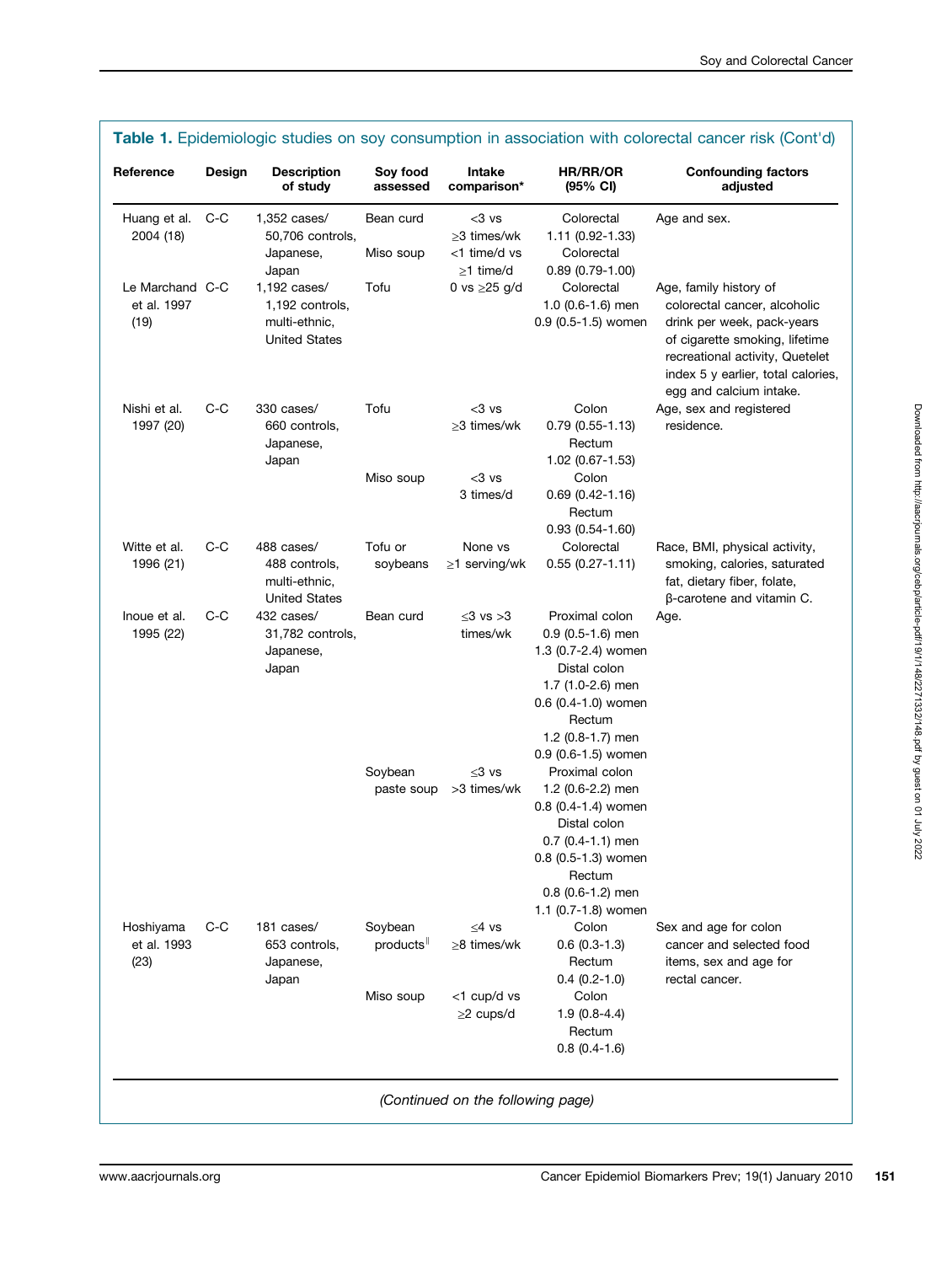| Reference                      | Design | <b>Description</b><br>of study                                              | Soy food<br>assessed  | Intake<br>comparison*                                             | HR/RR/OR<br>(95% CI)                                                                                                | <b>Confounding factors</b><br>adjusted                                                                                                                                              |
|--------------------------------|--------|-----------------------------------------------------------------------------|-----------------------|-------------------------------------------------------------------|---------------------------------------------------------------------------------------------------------------------|-------------------------------------------------------------------------------------------------------------------------------------------------------------------------------------|
| Kono et al. C-C<br>1993 (24)   |        | 187 cases/<br>1,557 controls,<br>Japanese,<br>Japan                         | Soy paste<br>soup     | <1 vs<br>$\geq$ 2 bowls/d                                         | Colon<br>$0.87$ (0.55-1.37)                                                                                         | Smoking, alcohol use, rank<br>and BMI.                                                                                                                                              |
|                                |        | Studies that assessed colorectal cancer mortality                           |                       |                                                                   |                                                                                                                     |                                                                                                                                                                                     |
| Iso and<br>Kubota<br>2007 (25) |        | Cohort 648 incident<br>cases/104,742<br>cohort size,<br>Japanese,<br>Japan  | Tofu                  | $<$ 3 vs<br>>5 times/wk                                           | Colon<br>1.12 (0.78-1.62) men<br>0.87 (0.60-1.26) women<br>Rectum<br>1.21 (0.81-1.83) men<br>1.00 (0.60-1.68) women | Age and area of study.                                                                                                                                                              |
|                                |        |                                                                             | Miso                  | 1 bowl/d vs<br>>2 bowls/d                                         | Colon<br>0.81 (0.56-1.17) men<br>0.82 (0.57-1.18) women<br>Rectum<br>0.81 (0.54-1.23) men<br>0.93 (0.52-1.66) women |                                                                                                                                                                                     |
| 2004 (26)                      |        | Khan et al. Cohort 3,158 cohort<br>size <sup>11</sup><br>Japanese,<br>Japan | Soybean<br>curd       | <several <br="" times="">mo vs &gt;several<br/>times/wk</several> | Colorectal<br>1.5 (0.2-11.2) men<br>0.9 (0.1-6.9) women                                                             | Age and smoking status<br>for men; age, health status,<br>health education, health<br>screening and smoking<br>status for women.                                                    |
| Hirayama<br>1990 (27)          | Cohort | 265,118<br>cohort size <sup>11</sup> ,<br>Japanese,<br>Japan                | Soybean<br>paste soup | Nondaily<br>vs daily                                              | Colon<br>1.13 (0.97-1.32)<br>Rectum<br>$1.04(0.89-1.21)$                                                            | Age and sex.                                                                                                                                                                        |
| Ho et al.<br>2006 (28)         | $C-C$  | 870 cases/<br>10,178 controls,<br>Chinese,<br>Hong Kong                     | Soy<br>products       | <1 time/mo vs<br>$\geq$ 4 times/wk                                | Colorectal<br>0.66 (0.40-1.08) men<br>0.47 (0.28-0.81) women                                                        | Age, educational attainment,<br>leisure exercise, job type,<br>alcohol consumption,<br>smoking habits and<br>consumption frequency of<br>fruits, dairy products and<br>Chinese tea. |

NOTE: If not specified, data are from both genders.

Abbreviations: HR, hazard ratio; RR, relative risk; C-C, case-control; BMI, body mass index.

\*The highest reported category of intake compared with the lowest category of intake.

† Soy foods: soy milk, tofu, fried tofu, dried or pressed tofu, fresh green soy beans, dry soy beans, soy sprouts, and other soy products. ‡ Tofu, pre-drained tofu, freeze-dried tofu, deep-fried tofu, fermented soybean and soymilk.

§ Tofu, miso, soybeans, natto, soymilk, okara, dried tofu, fried tofu, deep-fried tofu, and fried tofu with minced vegetables/seaweed. ∥ Not specified.

¶ Incident cases not reported.

The results of the analysis of the six studies on isoflavones (6, 7, 17, 29-31) showed a combined risk estimate of 0.76 (95% CI, 0.51-1.13;  $P = 0.173$ ) with  $Q = 146.06$  ( $P =$ 0.001) and  $P = 0.711$  and  $P = 0.034$  for publication bias by the methods of Begg and Mazumder (14) and Egger et al. (15), respectively. A sensitivity analysis excluding the Ravasco et al. study (31), which caused asymmetry of the funnel plot, yielded a combined risk estimate of 0.84

(95% CI, 0.72-0.98;  $P = 0.025$ ) with  $Q = 11.61$  ( $P = 0.071$ ; Fig. 3) and  $P = 0.133$  and  $P = 0.116$  for publication bias by the Begg and Mazumder (14) and Egger et al. tests (15), respectively. We further carried out stratified analyses on the basis of study sites, because three of these studies were conducted in Asia (6, 7, 17) and the other three in Western countries with non-Asians (29-31). The results of these analyses, presented in Table 3, were suggestive of a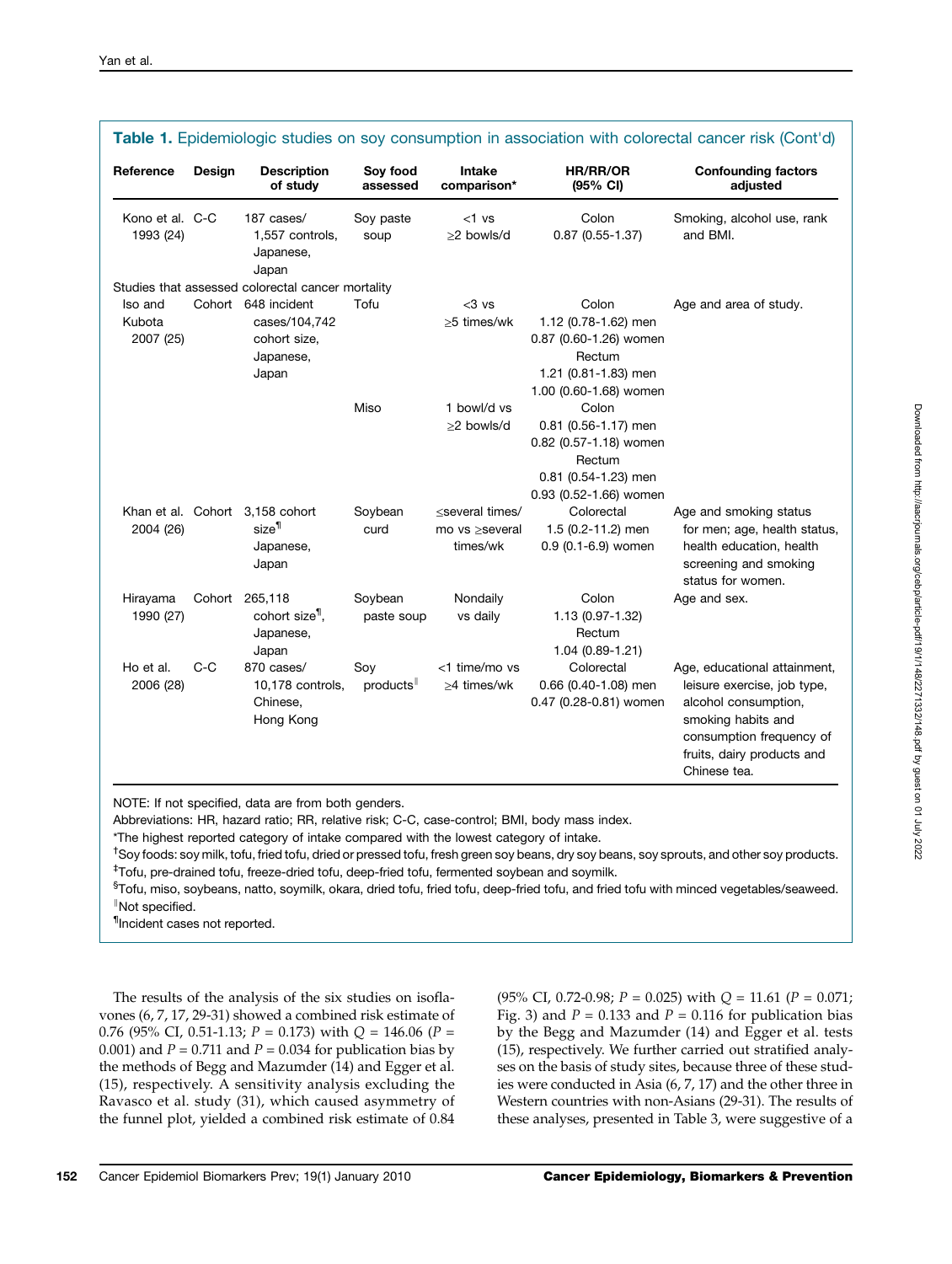reduced risk in the non-Asian populations, but not in the studies of Asian populations.

## **Discussion**

In the present study, we analyzed 11 epidemiologic studies (6, 7, 16-24) that assessed the association of soy

consumption with colorectal cancer incidence in humans. In two of these studies soy intake was found to be associated with a significant reduction in colorectal cancer risk in women  $(6, 7)$ , whereas in the other nine studies no such association was observed in either women or men. Our combined analysis of these 11 studies showed that consumption of soy foods is not associated with the

| Reference                         | Design | <b>Description</b><br>of study                                | <b>Isoflavones</b><br>assessed       | <b>Intake</b><br>comparison*                 | HR/RR/OR<br>$(95% \text{ CI})$                    | <b>Confounding factors</b><br>adjusted                                                                                                                                                                                                                                  |
|-----------------------------------|--------|---------------------------------------------------------------|--------------------------------------|----------------------------------------------|---------------------------------------------------|-------------------------------------------------------------------------------------------------------------------------------------------------------------------------------------------------------------------------------------------------------------------------|
| Yang et al.<br>2009 (6)           | Cohort | 321 incident cases/<br>68,412 cohort size,<br>Chinese, China  | Isoflavones <sup>†</sup>             | $<$ 15.1 vs<br>>48.9 mg/d                    | $0.76(0.56-1.01)$<br>women                        | Age, education, household<br>income, physical activity,<br>BMI, menopausal status,<br>family history of colorectal<br>cancer, total caloric intake,<br>and average intakes of fruit,<br>vegetables, red meat, nonsoy<br>calcium, nonsoy fiber and<br>nonsoy folic acid. |
| Akhter et al.<br>2008 (17)        | Cohort | 886 incident cases/<br>83,063 cohort size,<br>Japanese, Japan | Genistein <sup>†</sup>               | ≤9.1 vs<br>$>50.4$ mg/d,<br>men<br>≤9.1 $vs$ | $0.89(0.67 - 1.17)$<br>men<br>$1.07(0.78 - 1.47)$ | Age, public health center<br>area, history of diabetes<br>mellitus, BMI, leisure time<br>physical activity, cigarette                                                                                                                                                   |
|                                   |        |                                                               |                                      | >49.7 mg/d,<br>women                         | women                                             | smoking, alcohol drinking,<br>and intake of vitamin D,<br>dairy products, meats,<br>vegetable, fruit and fish.<br>Also adjusted for menopausal<br>status and current use of<br>female hormones in women.                                                                |
| Oba et al.<br>2007 (7)            | Cohort | 213 incident cases/<br>30,221 cohort size,<br>Japanese, Japan | Isoflavones <sup>T</sup>             | 22.45 vs<br>59.58 mg/d,<br>men               | 1.47 (0.90-2.40)<br>men                           | Age, height, alcohol intake,<br>smoking status, BMI,<br>physical exercise, coffee                                                                                                                                                                                       |
|                                   |        |                                                               |                                      | 21.65 vs<br>54.59 mg/d,<br>women             | $0.73(0.44 - 1.18)$<br>women                      | intake, and the use of<br>hormone replacement<br>therapy (women only).                                                                                                                                                                                                  |
| Cotterchio<br>et al.<br>2006 (29) | $C-C$  | 1,095 cases/<br>1,890 controls,<br>Canadian, Canada           | Isoflavones <sup>#</sup>             | 0 <sub>vs</sub><br>$>1.097$ mg/d             | $0.71(0.58-0.86)$                                 | Age, sex, and total energy<br>intake.                                                                                                                                                                                                                                   |
| Rossi et al.<br>2006 (30)         | $C-C$  | 1.953 cases/<br>4,154 controls,<br>Italian, Italy             | $Isoflavones‡ < 14.4$ vs             | $>33.9$ $\mu$ g/d                            | $0.76(0.63 - 0.91)$                               | Age, sex, study center,<br>family history of colorectal<br>cancer, education, alcohol<br>consumption, BMI,<br>occupational physical activity,<br>and energy intake.                                                                                                     |
| Ravasco et al. C-C<br>2005 (31)   |        | 70 cases/<br>70 controls,<br>Portuguese,<br>Portugal          | Isoflavones <sup>#</sup> $\leq$ 5 vs | $\geq$ 20 mg/d                               | $0.30(0.26 - 0.34)$                               | Age, BMI, colorectal cancer<br>in parents/sibling, smoking<br>status, regular vigorous<br>exercise, and co-morbidities.                                                                                                                                                 |

: It not specified, data are from both genders.

\*The highest reported category of intake compared with the lowest category of intake.

<sup>†</sup>Derived from intake of soy foods.

‡ Derived from food intake (types of foods not specified).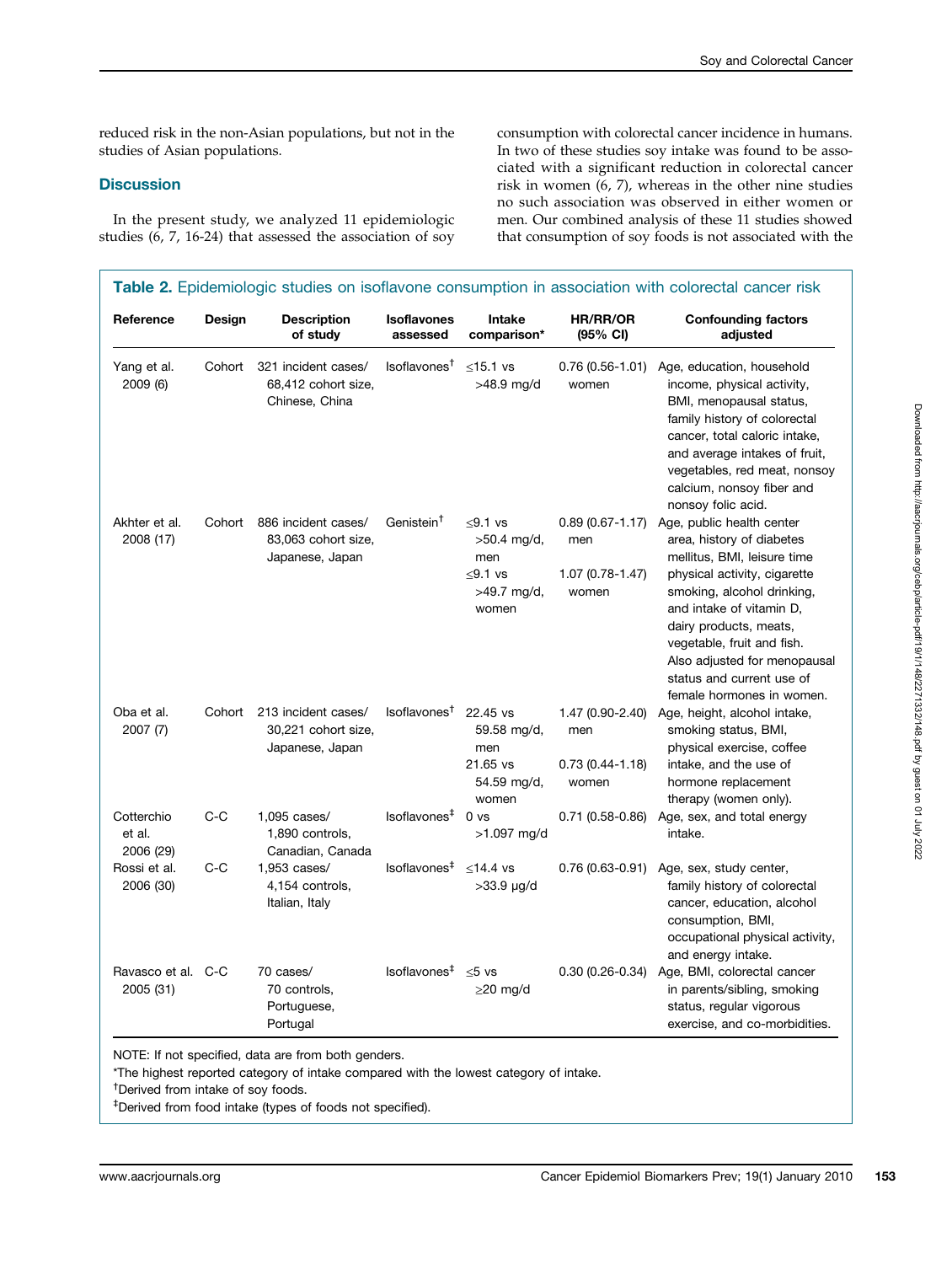

Figure 1. Consumption of soy foods in association with colorectal cancer risk. Each study specific point estimate is plotted as a square box. The size of the box is proportional to the precision of the estimate, and its 95% CI is denoted by a horizontal line through the box. The vertical dashed line and the lower vertex of the diamond indicate the combined risk estimate of the analysis, and the left and right vertices of the diamond represent its 95% confidence limits. Results of the analysis using the random-effects model (13) yielded a combined risk estimate of 0.90  $(95\% \text{ CI}, 0.79-1.03; P = 0.134).$ 

risk of colorectal cancer or colon or rectal cancer separately, and the results from our analysis of the four studies on soy and colorectal cancer mortality (25-28) support this finding.

In separate analyses of studies that provided data on the basis of gender, we found that soy consumption was associated with an approximately 21% reduction in colorectal cancer risk in women. This finding may be related to the structural and metabolic similarities of soy isoflavones to mammalian estrogens because of the following observations by others. Epidemiologic (36) and clinical studies (37) have shown a significant reduction in colorectal cancer risk in postmenopausal women who used hormone replacement therapies. In human samples, estrogen receptor gene expression was diminished or absent in colorectal tumors, and introduction of an exogenous estrogen receptor gene in cultured colon carcinoma cells resulted in marked growth suppression (38). Dietary supplementation with isoflavones increased estrogen receptor–β expression but reduced estrogen receptor–α expression in colon of female rats (39), and feeding soy protein to ovariectomized rats in combination with estrone treatment resulted in a greater inhibition of azoxymethane-induced colon tumorigenesis than soy protein alone (40).

We did not find that soy consumption was associated with colorectal cancer risk in men. There is strong evidence from laboratory studies that dietary supplementation with soy protein (8), soy flakes or soy flour (9), fermented miso (41), or soybean curd refuse (42) inhibits experimentally induced colon tumorigenesis in male rats, and soy isoflavones seem to play a role in this inhibition (10). The possible mechanisms include a decrease in colon fatty acid synthesis (43), a reduction in polyamine production (44), an induction of somatostatin (45), and an increase in fecal fat excretion (46). However, human

clinical studies are very limited. Although one smallscale intervention study showed that isoflavone-containing soy protein reduces crypt cell proliferation in colon mucosa biopsies from both male and female subjects with a history of colon polyps or colon cancer (11), another study did not show such a protective effect in men and women (12). Obviously, more clinical trials are warranted to investigate the role of soy intervention in colorectal cancer prevention in both genders.

Our analysis of six studies on isoflavones (6, 7, 17, 29-31) showed that isoflavone consumption was associated with an approximately 16% reduction in colorectal cancer risk. This significant risk reduction was largely attributable to three studies conducted in Western countries (29-31), which was also reflected in the results of the stratified analysis. However, in a recently completed study in the United Kingdom neither serum isoflavones (OR, 1.01; 95% CI, 0.94-1.08) nor urinary isoflavones (OR, 1.03; 95% CI, 0.95-1.11) were associated with colorectal cancer risk (47). Of the six studies we analyzed, Rossi et al. (30) and Cotterchio et al. (29) assessed isoflavone intakes at low μg/d to low mg/d levels and reported a significant reduction in colorectal cancer risk. In contrast, all three studies conducted in Asian countries (6, 7, 17) reported intakes at levels in the range of several mg/d to >50 mg/d, and none of those showed a significant risk reduction. Furthermore, all of the studies conducted in Western countries (29-31) were case-control studies with relatively small study populations, and none of them were designed to study soy. Thus, large-scale investigations specifically designed to study soy are warranted to understand the possible protective role of soy isoflavones in colorectal cancer development in Western populations.

We conducted stratified analyses of the 11 studies on soy and colorectal cancer risk to determine the impact of differences in study types, study populations, and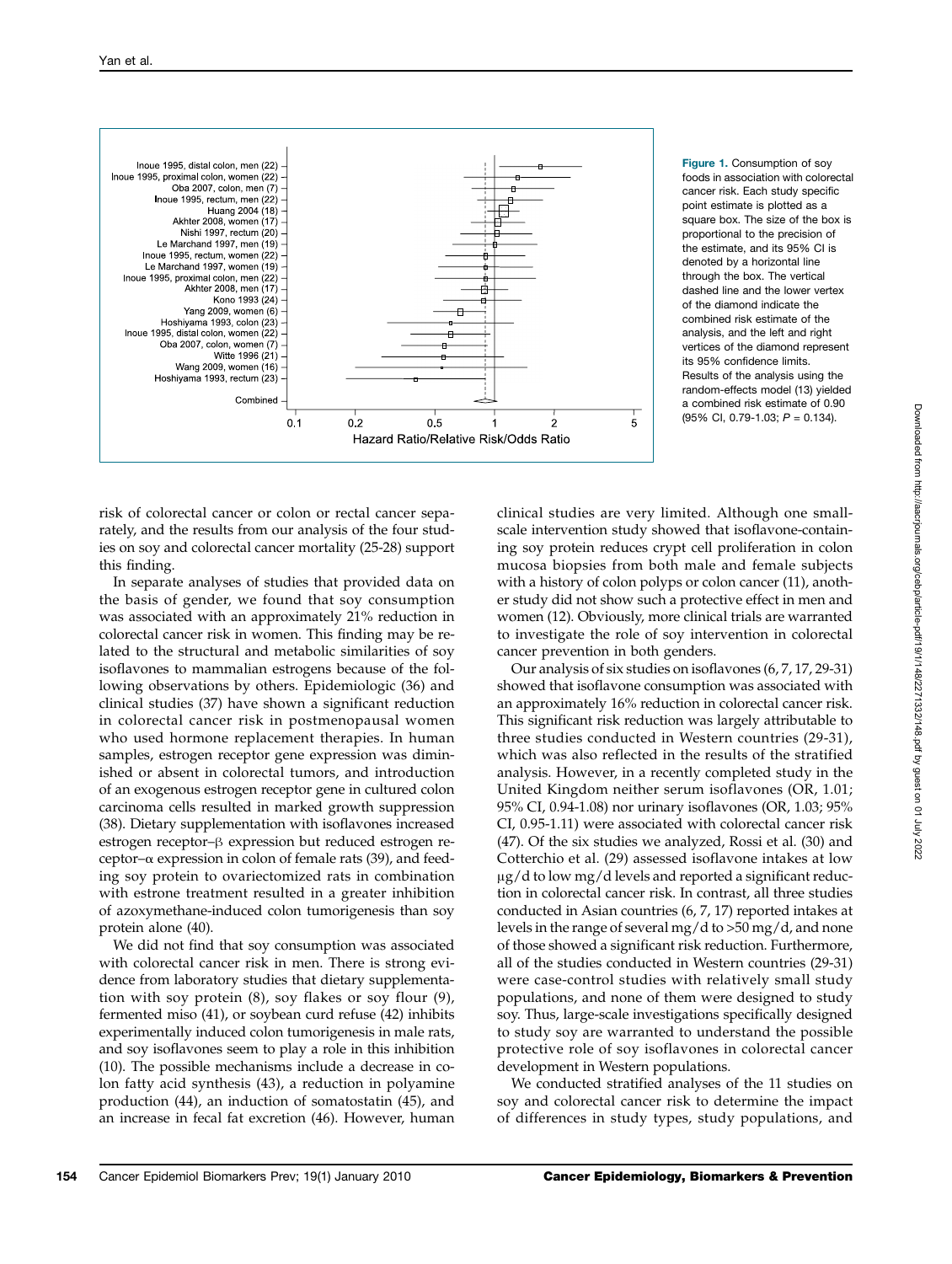types of soy foods assessed on our analysis. Results from the analyses of studies by study types (cohort versus case-control) and by study populations (Asians versus non-Asians) were very similar to that from our analysis of the 11 studies. Of the 11 studies analyzed, 4 provided data on soy foods or soy products (6, 7, 17, 23), 6 on tofu (16, 18-22), and 6 on miso (17, 18, 20, 22-24). Results from the stratified analyses showed that soy foods/products and miso intakes were associated with a significant reduction in colorectal cancer risk, whereas tofu consumption was not associated with colorectal cancer risk. Both tofu and miso are the most commonly consumed soy foods in Asian countries, and many epidemiologic studies have used tofu (16, 25) or miso (27) as a marker of soy consumption. Of the four studies that reported intake of soy foods or soy products (6, 7, 17, 23), three included tofu (6, 7, 17) in the category of soy foods or soy products. Thus, caution should be taken in interpreting these results.

The present study provides a quantitative analysis of available epidemiologic studies on soy consumption and colorectal cancer risk in humans. We conducted stratified analyses, examined publication bias and had it corrected if detected, and used the random-effects model (13), which estimates the magnitude of the heterogeneity and assigns a greater variability to the combined risk estimate to account for the heterogeneity if detected. Like all meta-analyses, however, our analysis may have limitations. First, most of the studies, particularly the early case-control studies, were not designed solely to evaluate the association between soy consumption and colorectal cancer risk, and there were wide variations in dietary assessments among the studies. For example, of the 11 studies, only five reported the use



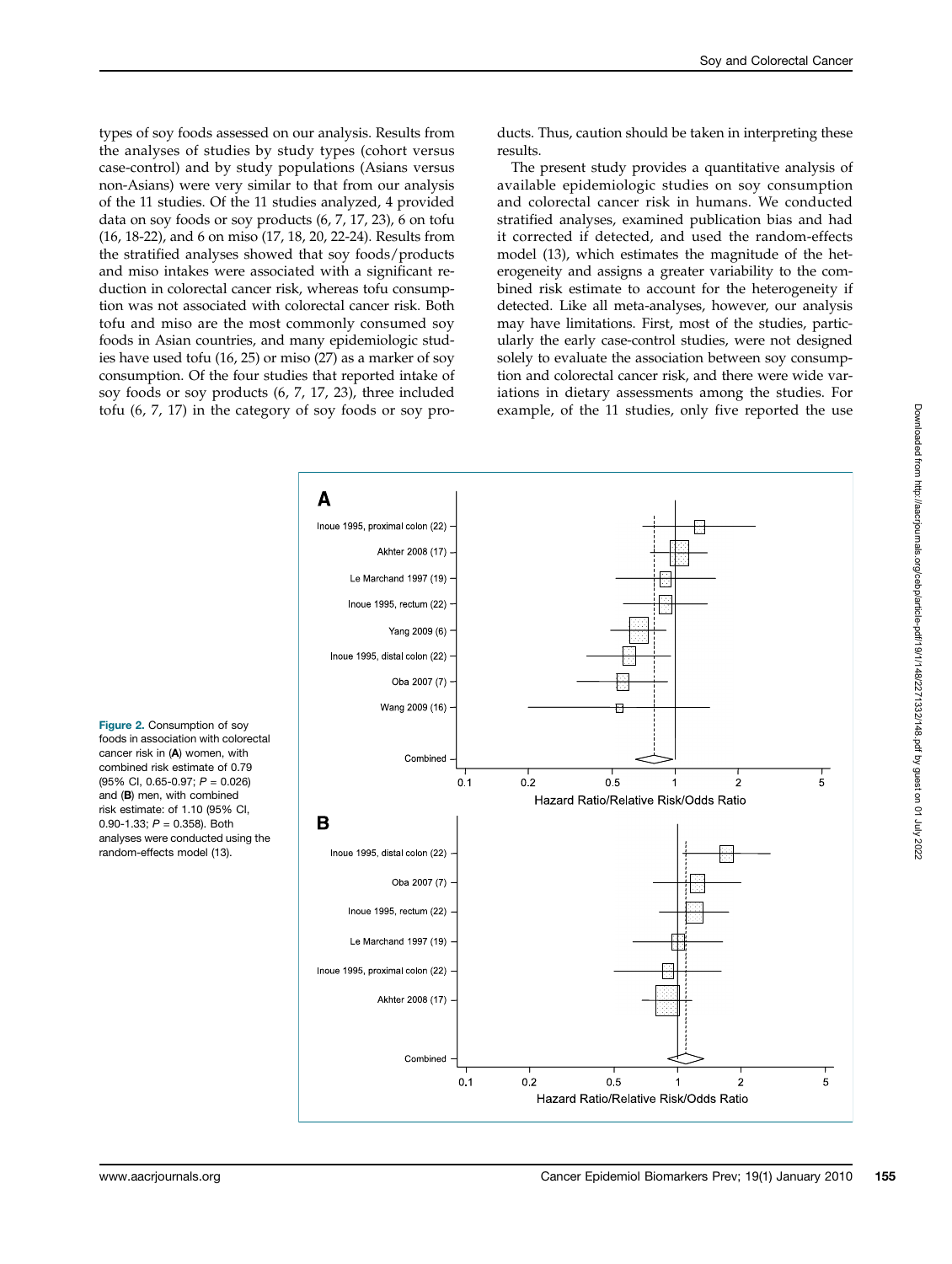|                                  | <b>Combined risk estimate</b><br>$(95% \text{ Cl})$ | P     | Test of<br>heterogeneity Q | P     | <b>Publication bias</b> | <b>References</b>           |
|----------------------------------|-----------------------------------------------------|-------|----------------------------|-------|-------------------------|-----------------------------|
| All studies $(n = 11)$           | $0.90(0.79-1.03)$                                   | 0.134 | 35.75                      | 0.011 | Not detected            | $(6, 7, 16-24)$             |
| Study types                      |                                                     |       |                            |       |                         |                             |
| Cohort $(n = 4)$                 | $0.83(0.66-1.05)$                                   | 0.116 | 9.96                       | 0.076 | Not detected            | (6, 7, 16, 17)              |
| Case-control $(n = 7)$           | $0.95(0.82 - 1.09)$                                 | 0.438 | 20.79                      | 0.107 | Not detected            | $(18-24)$                   |
| Study populations                |                                                     |       |                            |       |                         |                             |
| Asians $(n = 8)$                 | $0.91(0.79-1.05)$                                   | 0.191 | 33.16                      | 0.070 | Not detected            | $(6, 7, 17, 18, 20, 22-24)$ |
| Non-Asians $(n = 3)$             | $0.81(0.60 - 1.11)$                                 | 0.189 | 2.64                       | 0.450 | Not detected            | (16, 19, 21)                |
| Soy types                        |                                                     |       |                            |       |                         |                             |
| Soy foods/products $(n = 4)$     | $0.79(0.62 - 1.00)$                                 | 0.047 | 13.16                      | 0.041 | Not detected            | (6, 7, 17, 23)              |
| Tofu $(n = 6)$                   | $0.97(0.83 - 1.13)$                                 | 0.689 | 18.69                      | 0.096 | Not detected            | $(16, 18-22)$               |
| Miso ( $n = 6$ )                 | $0.89(0.82 - 0.97)$                                 | 0.008 | 8.042                      | 0.841 | Not detected            | $(17, 18, 20, 22-24)$       |
| Study sites (isoflavone studies) |                                                     |       |                            |       |                         |                             |
| Asian $(n = 3)$                  | $0.93(0.76-1.15)$                                   | 0.493 | 6.89                       | 0.142 | Not detected            | (6, 7, 17)                  |
| Western $(n = 3)$                | $0.54(0.29-1.04)$                                   | 0.064 | 86.14                      | 0.001 | Not detected            | $(29-31)$                   |

**Table 3.** Results of stratified analysis on the basis of study types, study populations and types of soy foods assessed

of a validated questionnaire (6, 7, 16, 17, 19) whereas the other studies did not provide such information. Most of the studies assessed frequency of intake, but only a few evaluated intake quantity, and the measurement units varied across the studies. Second, the studies varied in the number of potential confounding factors for which they had adjusted. Some cohort studies published in recent years provided detailed information of adjustment for confounders (6, 16, 17), whereas some early case-control studies adjusted for fewer such factors (18, 22). Third, the use of food frequency questionnaires in case-control studies, in which recall bias is an inherent problem, may have affected the result of the analysis.

In summary, our analysis of currently available epidemiologic studies suggests that consumption of soy foods is associated with a reduction in colorectal cancer risk in women, but not in men. Considering that colorectal cancer is the third leading cause of death by cancer in both men and women in the United States (1), further investigations with strong dietary assessment tools and appropriate adjustment for confounding factors are warranted to evaluate the potentially protective role of dietary soy and isoflavones in colorectal cancer etiology.



Figure 3. Isoflavone consumption in association with colorectal cancer risk. The combined risk estimate was 0.84 (95% CI, 0.72-0.98;  $P = 0.025$ ) by the random-effects model (13).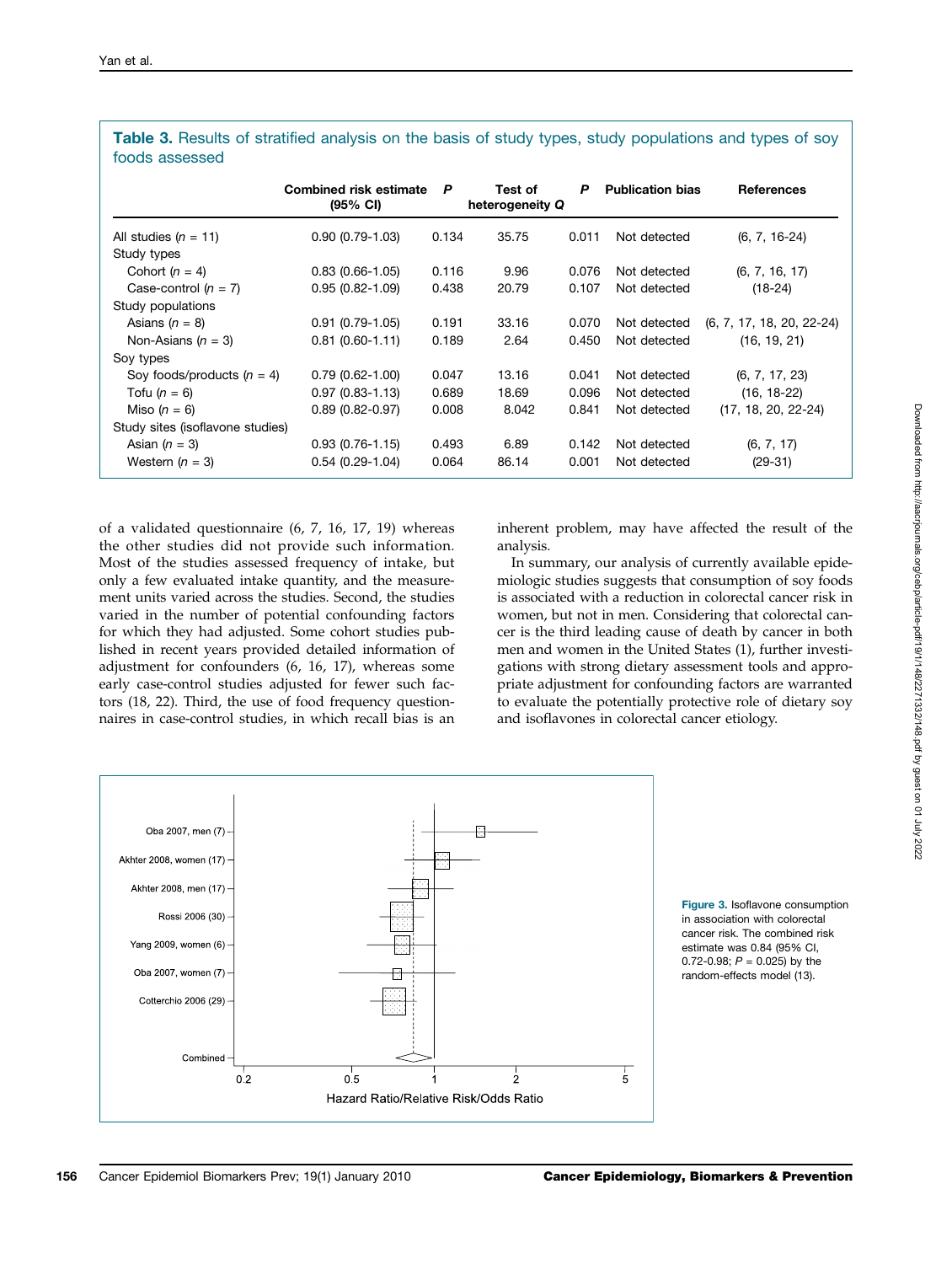# Disclosure of Potential Conflicts of Interest

None of the authors had any conflicts of interest to report.

## Acknowledgments

We gratefully acknowledge Dr. Lu Wang, Harvard University, for kindly providing us the unpublished data to this analysis and the assistance of Mr. Jay Dahlgran, Grand Forks Human Nutrition Re-

### **References**

- 1. Jemal A, Siegel R, Ward E, Hao Y, Xu J, Thun MJ. Cancer Statistics, 2009. CA Cancer J Clin 2009;59:225–49.
- 2. International Agency for Research on Cancer, WHO and International Association of Cancer Registries. Cancer Incidence in Five Continents Vol. VII. Lyon: IARC Scientific Publications; 2005.
- 3. Dunn JE. Cancer epidemiology in populations of the United States with emphasis on Hawaii and California and Japan. Cancer Res 1975;35:3240–5.
- 4. Flood DM, Weiss NS, Cook LS, Emerson JC, Schwartz SM, Potter JD. Colorectal cancer incidence in Asian migrants to the United States and their descendants. Cancer Causes Control 2000;11: 403–11.
- 5. Spector D, Anthony M, Alexander D, Arab L. Soy consumption and colorectal cancer. Nutr Cancer 2003;47:1–12.
- 6. Yang G, Shu XO, Li H, et al. Prospective cohort study of soy food intake and colorectal cancer risk in women. Am J Clin Nutr 2009; 89:577–83.
- 7. Oba S, Nagata C, Shimizu N, et al. Soy product consumption and the risk of colon cancer: a prospective study in Takayama, Japan. Nutr Cancer 2007;57:151–7.
- 8. Hakkak R, Korourian S, Ronis MJ, Johnston JM, Badger TM. Soy protein isolate consumption protects against azoxymethane-induced colon tumors in male rats. Cancer Lett 2001;166:27–32.
- 9. Thiagarajan DG, Bennink MR, Bourquin LD, Kavas FA. Prevention of precancerous colonic lesions in rats by soy flakes, soy flour, genistein, and calcium. Am J Clin Nutr 1998;68:1394–9S.
- 10. Raju J, Bielecki A, Caldwell D, et al. Soy isoflavones modulate azoxymethane-induced rat colon carcinogenesis exposed pre- and postnatally and inhibit growth of DLD-1 human colon adenocarcinoma cells by increasing the expression of estrogen receptor-beta. J Nutr 2009;139:474–81.
- 11. Bennink MR. Dietary soy reduces colon carcinogenesis in human and rats. Adv Exp Med Biol 2001;492:11–7.
- 12. Adams KF, Lampe PD, Newton KM, et al. Soy protein containing isoflavones does not decrease colorectal epithelial cell proliferation in a randomized controlled trial. Am J Clin Nutr 2005;82:620–6.
- 13. DerSimonian R, Laird N. Meta-analysis in clinical trials. Control Clin Trials 1986;7:177–88.
- 14. Begg CB, Mazumdar M. Operating characteristics of a rank correlation test for publication bias. Biometrics 1994;50:1088–101.
- 15. Egger M, Davey Smith G, Schneider M, Minder C. Bias in meta-analysis detected by a simple, graphical test. BMJ 1997;315:629–34.
- 16. Wang L, Lee IM, Zhang SM, Blumberg JB, Buring JE, Sesso HD. Dietary intake of selected flavonols, flavones, and flavonoid-rich foods and risk of cancer in middle-aged and older women. Am J Clin Nutr 2009;89:905–12.
- 17. Akhter M, Inoue M, Kurahashi N, Iwasaki M, Sasazuki S, Tsugane S. Dietary soy and isoflavone intake and risk of colorectal cancer in the Japan public health center-based prospective study. Cancer Epidemiol Biomarkers Prev 2008;17:2128–35.
- 18. Huang XE, Hirose K, Wakai K, et al. Comparison of lifestyle risk fac-

search Center, in preparing tables presented in the manuscript.

# Grant Support

USDA ARS research project 5450-51000-036-00D.

The costs of publication of this article were defrayed in part by the payment of page charges. This article must therefore be hereby marked *advertisement* in accordance with 18 U.S.C. Section 1734 solely to indicate this fact.

Received 8/24/09; revised 11/4/09; accepted 11/9/09; published online 1/7/10.

tors by family history for gastric, breast, lung and colorectal cancer. Asian Pac J Cancer Prev 2004;5:419–27.

- 19. Le Marchand L, Hankin JH, Wilkens LR, Kolonel LN, Englyst HN, Lyu LC. Dietary fiber and colorectal cancer risk. Epidemiology 1997;8: 658–65.
- 20. Nishi M, Yoshida K, Hirata K, Miyake H. Eating habits and colorectal cancer. Oncol Rep 1997;4:995–8.
- 21. Witte JS, Longnecker MP, Bird CL, Lee ER, Frankl HD, Haile RW. Relation of vegetable, fruit, and grain consumption to colorectal adenomatous polyps. Am J Epidemiol 1996;144:1015–25.
- 22. Inoue M, Tajima K, Hirose K, et al. Subsite-specific risk factors for colorectal cancer: a hospital-based case-control study in Japan. Cancer Causes Control 1995;6:14–22.
- 23. Hoshiyama Y, Sekine T, Sasaba T. A case-control study of colorectal cancer and its relation to diet, cigarettes, and alcohol consumption in Saitama Prefecture, Japan. Tohoku J Exp Med 1993;171:153–65.
- 24. Kono S, Imanishi K, Shinchi K, Yanai F. Relationship of diet to small and large adenomas of the sigmoid colon. Jpn J Cancer Res 1993; 84:13–9.
- 25. Iso H, Kubota Y. Nutrition and disease in the Japan Collaborative Cohort study for evaluation of cancer (JACC). Asian Pac J Clin Nutr 2007;8:35–80.
- 26. Khan MM, Goto R, Kobayashi K, et al. Dietary habits and cancer mortality among middle aged and older Japanese living in Hokkaido, Japan by cancer site and sex. Asian Pac J Cancer Prev 2004;5: 58–65.
- 27. Hirayama T. Contribution of a long-term prospective cohort study to the issue of nutrition and cancer with special reference to the role of alcohol drinking. Prog Clin Biol Res 1990;346:179–87.
- 28. Ho SY, Schooling M, Hui LL, McGhee SM, Mak KH, Lam TH. Soy consumption and mortality in Hong Kong: proxy-reported case-control study of all older adult deaths in 1998. Prev Med 2006;43:20–6.
- 29. Cotterchio M, Boucher BA, Manno M, Gallinger S, Okey A, Harper P. Dietary phytoestrogen intake is associated with reduced colorectal cancer risk. J Nutr 2006;136:3046–53.
- 30. Rossi M, Negri E, Talamini R, et al. Flavonoids and colorectal cancer in Italy. Cancer Epidemiol Biomarkers Prev 2006;15:1555–8.
- 31. Ravasco P, Monteiro-Grillo I, Marques Vidal P, Camilo ME. Nutritional risks and colorectal cancer in a Portuguese population. Nutr Hosp 2005;20:165–72.
- 32. Seow A, Quah SR, Nyam D, Straughan PT, Chua T, Aw TC. Food groups and the risk of colorectal carcinoma in an Asian population. Cancer 2002;95:2390–6.
- 33. Butler LM, Wang R, Koh WP, Yu MC. Prospective study of dietary patterns and colorectal cancer among Singapore Chinese. Br J Cancer 2008;99:1511–6.
- 34. Hu JF, Liu YY, Yu YK, Zhao TZ, Liu SD, Wang QQ. Diet and cancer of the colon and rectum: a case-control study in China. Int J Epidemiol 1991;20:362–7.
- 35. Watanabe Y, Tada M, Kawamoto K, et al. A case-control study of cancer of the rectum and colon. Jpn J Gastroenterol 1984;81:185–93.